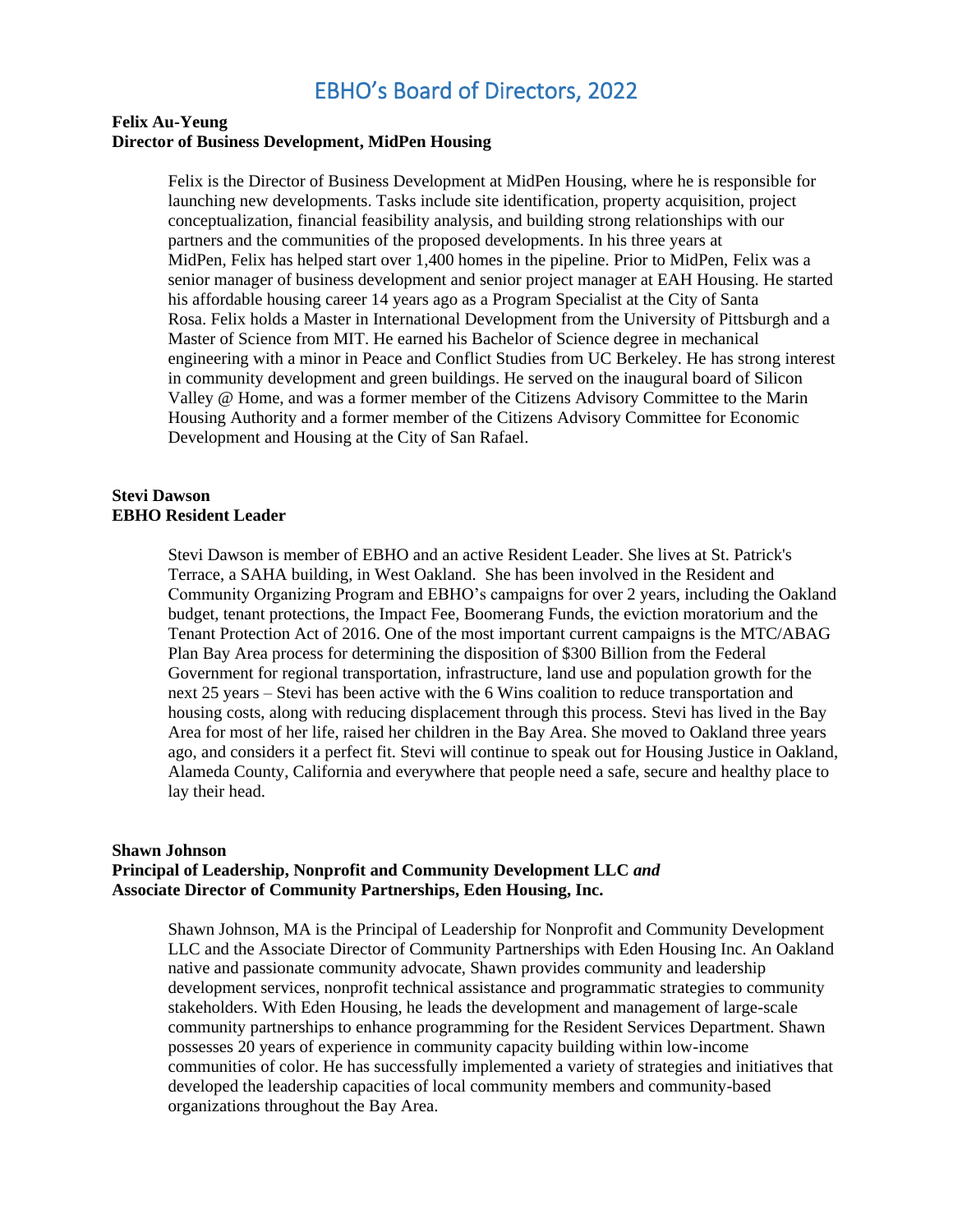Shawn is committed to advancing the global community's inherent influence to realize a healthier world. He focuses much of his work in activating the power of community members to lead or support initiatives and local collaboratives that will yield thriving communities. He's also a trained coach and case management with experience in classroom instruction, curriculum development, data management and program development.

Shawn holds a Bachelor of Arts in Sociology from California State University East Bay and Master of Arts in Organization and Leadership Development from the University of San Francisco.

#### **Woody Karp Senior Project Developer**, **Eden Housing, Inc.**

Woody Karp has been a developer with Eden Housing since 2001 and has developed over 600 units of affordable housing in Alameda and Contra Costa counties for low income seniors, families and people with disabilities. He was responsible for negotiating deal and partnership structures, securing financing and entitlements, managing contractors, and community relations. Recognizing that each development is unique and must address the needs of the community and the future residents within the constraints of the limited financial resources available, Woody emphasizes community process that engages all stakeholders. Woody is a member of the California Bar and prior to coming to Eden, practiced law for 18 years with an emphasis in real estate and coverage litigation.

### **Hang Mosier Community Engagement Program Director, SAHA**

Hang Mosier joined SAHA in 2011 as a Service Coordinator, was subsequently promoted to be SAHA's Community Engagement and Partnerships Manager in 2015, and currently serves as SAHA's Community Engagement Program Director. Hang earned her Bachelor of Arts in Social Work from the University of California, Berkeley. Hang oversees the Community Engagement Program and has demonstrated strong leadership in providing strategic guidance to her team and deepened collaborations with community agencies. Hang spent two years on the board of Alameda County-Oakland Community Action Partnership. Presently, she serves as the Vice President of Ways and Means on the Parent-Teacher Association at the school her children attend.

### **Ellen Wu Executive Director**, **Urban Habitat**

Ellen Wu is the Executive Director of Urban Habitat, whose mission is to democratize power and advance equitable policies to create a just and connected Bay Area for low-income communities and communities of color. Urban Habitat works to equalize transportation investments and stabilize communities, as well as train low-income communities and communities of color to participate in land use planning, housing, and transportation decisions. Previously Ellen was the Executive Director of the California Pan-Ethnic Health Network, a statewide health advocacy organization. She is on the City of Oakland's Office of Parks and Recreation Commission. She received her Master's in Public Health from UCLA.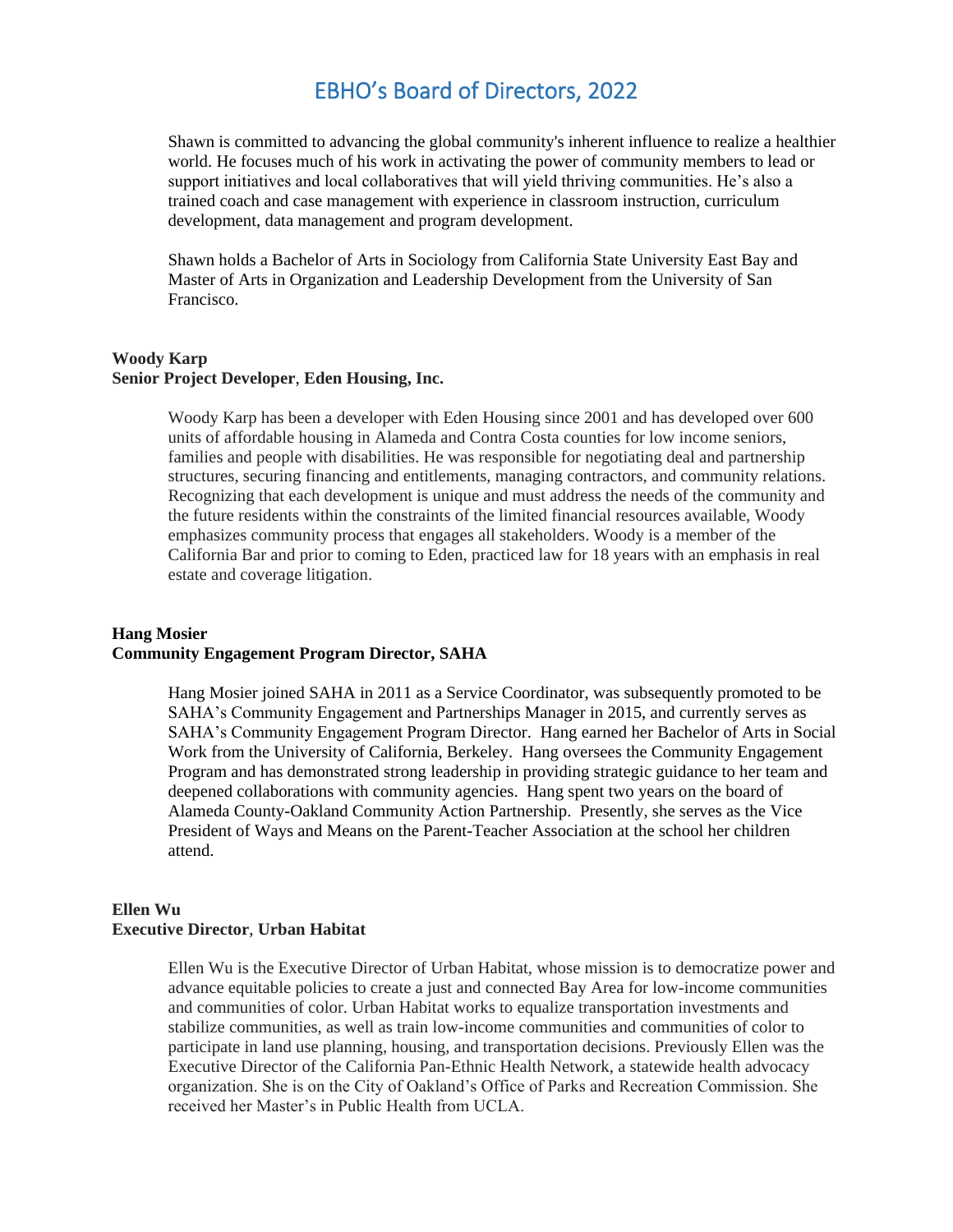#### **Vanna Whitney Associate Principal, Leddy Maytum Stacy Architects**

*"My passion has always lied in getting to work with populations who have to struggle to be heard… LMS<sup>A</sup> has allowed me to focus on working with these people, and I look forward to continuing to work on such great projects with the firm."*

Vanna Whitney has focused her more than 20-year career on underserved communities and environmental and social sustainability. Her work has included four projects in the San Francisco Bay Area that provide varying amounts of permanent supportive housing for people experiencing homelessness, as well as many more projects serving low-income families.

Within LMS<sup>A</sup>, she has led the mentorship program, pairing up a senior architect with a younger designer, and she spoke at the AIA Convention in 2016 and will be a part of two sessions at the upcoming 2017 Convention. Vanna's commitment to serve the community also extends beyond her work in the firm; she is an Assistant Cook for the Streetmeal (a hot dinner served to people living without homes and/or in need of food), has provided her time and design expertise to Habitat for Humanity, and is a member of East Bay Housing Organizations (EBHO).

Vanna's projects have received local and national design awards and been recognized by local and national organizations including the American Institute of Architects, the Urban Land Institute, Terner Prize, San Francisco Business Times, the U.S. Green Building Council, and Builder Magazine. The Rene Cazenave Apartments was selected as an AIA COTE Top Ten Green Project in the U.S. for 2016.

#### **Daphine Lamb-Perrilliat EBHO Resident Leader**

Daphine is a leader in our Resident Community Organizing Program, Regional Policy, and Oakland Committees as well as a Leadership Academy Graduate. She has been an EBHO member for several years. Daphine has a background in social services and mental health in East Bay, South Bay and Stanislaus County and was recently appointed to the Alameda County Measure A1 Oversight Committee. She's an affordable housing resident in BRIDGE's Ave Vista community in Oakland.

#### **Angela Upshaw Senior Program Manager, Berkeley Food and Housing Project**

Angela is the Associate Director of Programs at Berkeley Food and Housing Project (BFHP). Having had a personal experience with homelessness, she is honored and humbled to assist people experiencing homelessness in regaining housing security. She has overseen BFHP's homeless veterans program in six Northern California Counties. Angela is a long-time member and Education Director at the New Greater Love Church of God in Christ in Stockton, and sits on the Advisory Board for the Sacramento Continuum of Care. She holds a Master's in Public Health from Touro University California and a MBA from University of Phoenix.

#### **Monique Berlanga, Centro Legal de la Raza**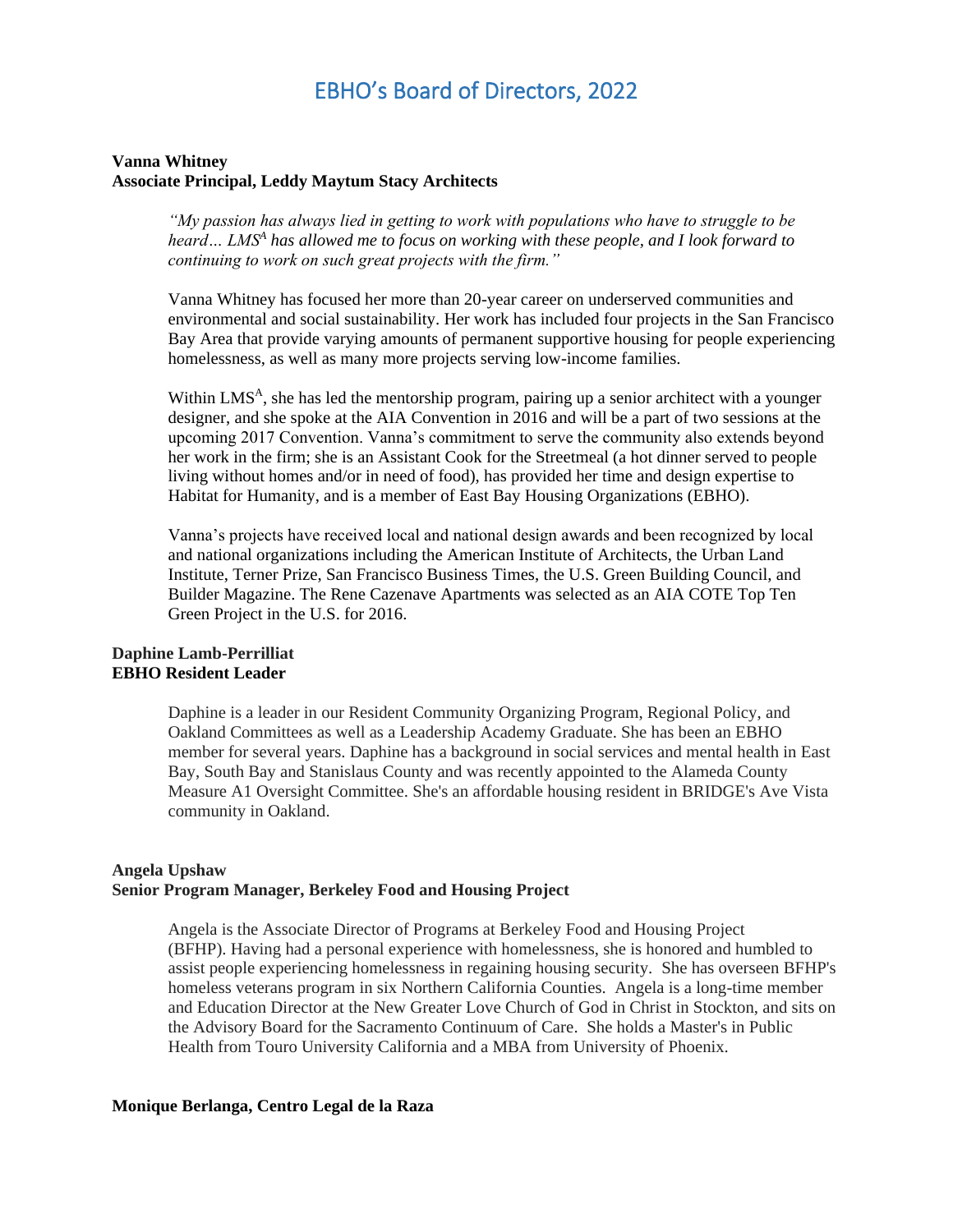Monique is the interim Co-Executive Director and Directing Attorney of the Tenants' Rights Practice at Centro Legal de la Raza. In her role as the Directing Attorney of the Tenants' Rights Practice, Monique leads a dedicated team of over forty attorneys, advocates, and rental assistance staff working to stop displacement of low-income renters throughout Alameda County. The team has developed and continues to refine a model of culturally humble service provision that efficiently provides a wide range of services for low-income tenants through consultations, affirmative litigation, eviction defense, representation in administrative hearings, policy advocacy, community outreach, and collaboration with community organizations. Centro Legal also serves as administrator for Alameda County Housing Secure and Oakland Housing Secure, city and county-wide anti-displacement collaborative grants.

Monique has represented low-income tenants in the East Bay for over ten years. Prior to joining Centro Legal, Monique worked as a housing attorney with Bay Area Legal Aid where her practice focused on eviction defense in the context of subsidized housing and representation of tenants in fair housing matters. Prior to that, Monique spent five years as the managing attorney of the Eviction Defense Center in Oakland. While at the Eviction Defense Center, Monique litigated over a thousand cases on behalf of low-income tenants facing eviction from their homes in Alameda County and parts of Contra Costa County. Monique has extensive experience in unlawful detainer jury trials. Monique also has extensive experience representing tenants in administrative proceedings in San Francisco, Berkeley, and Oakland. Monique holds a Juris Doctor degree from the University of California, Berkeley School of Law (Boalt Hall). While in law school, Monique was the recipient of the Hon. Cruz Reynoso Social Justice Fellowship. She also served as co-chair of the La Raza Law Students' Association. A first-generation college student, Monique holds a Bachelor of Arts in Political Science from California State University, Hayward. Monique is from Hayward, California.

#### **Shashi Jivan, Mercy Housing**

Shashi Jivan (he/him/his) has been working in the affordable housing industry for over 20 years, leading resident services family staff, programs, and budgets across the state for Mercy Housing California for most of those two decades. Shashi represents Mercy on both National Racial Equity Diversity and Inclusion (REDI) and statewide efforts within Mercy Housing California teams. Shashi is currently leading a \$40 million capital campaign for Mercy in collaboration with our partners Boys & Girls Club of SF, Related CA, and Wu Yee to raise philanthropic funds to build the Hub, a state of the art Community Center and Recreation Center in Sunnydale neighborhood of SF, at the heart of a neighborhood redevelopment of public housing that Mercy is also leading. Shashi has also produced short videos on resident's lives at Mercy Housing. For leisure he loves biking, frisbee, hiking and cavorting with his three kids. In the '90s he bicycled across America and parts of Asia for a nonprofit group he founded Pedaling for Peace.

#### **William Goodwin, Resident Leader, Hope Solutions**

William is a native of Oakland California, and now a Resident in Pittsburg, California. He is a member of the Resident Empowerment Program, with Hope Solutions (formerly Contra Costa County Interfaith Housing). A community advocate and strong proponent of Civic Engagement,William has served three years as President of the Los Medanos Junior High School Site Council, and is a member of the Pittsburg Unified School District Advisory Committee. He volunteers with a number of non-profit organizations throughout the Bay Area, helping to accelerate the social and economic mobility of the underserved. William is a recent graduate of Urban Habitat's Board and Commissions Leadership Institute. He is a firm believer that Housing is a Human Right, and therefore advocates for Housing Justice, Affordable Housing, and Supportive Services.